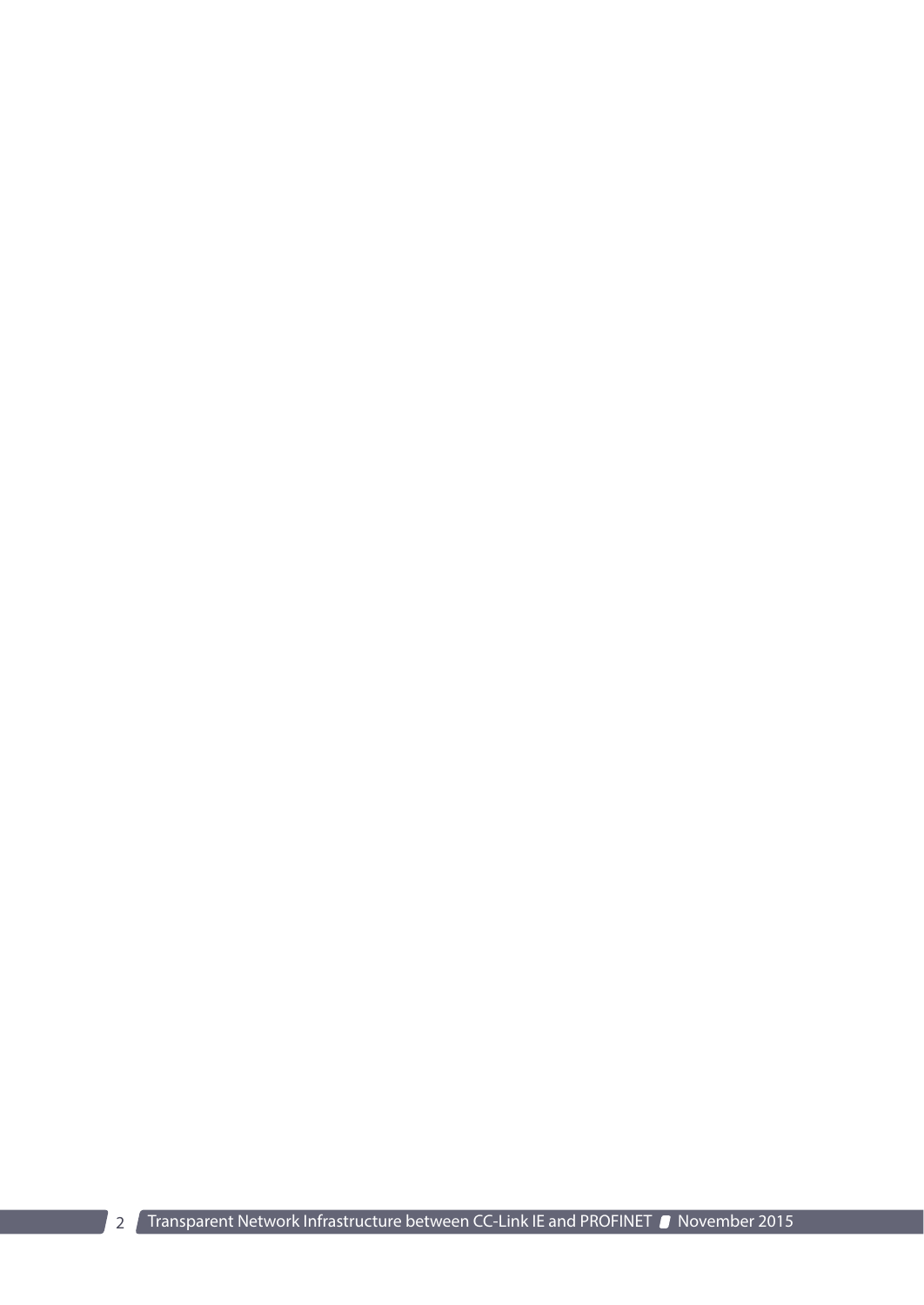### **Contents**

| 1              | Introduction    | 4  |
|----------------|-----------------|----|
| $\overline{2}$ | Technologies    | 5  |
| 3              | Motivation      | 6  |
| 4              | Scenarios       | 7  |
| 5              | <b>Benefits</b> | 10 |
| 6              | Outlook         | 10 |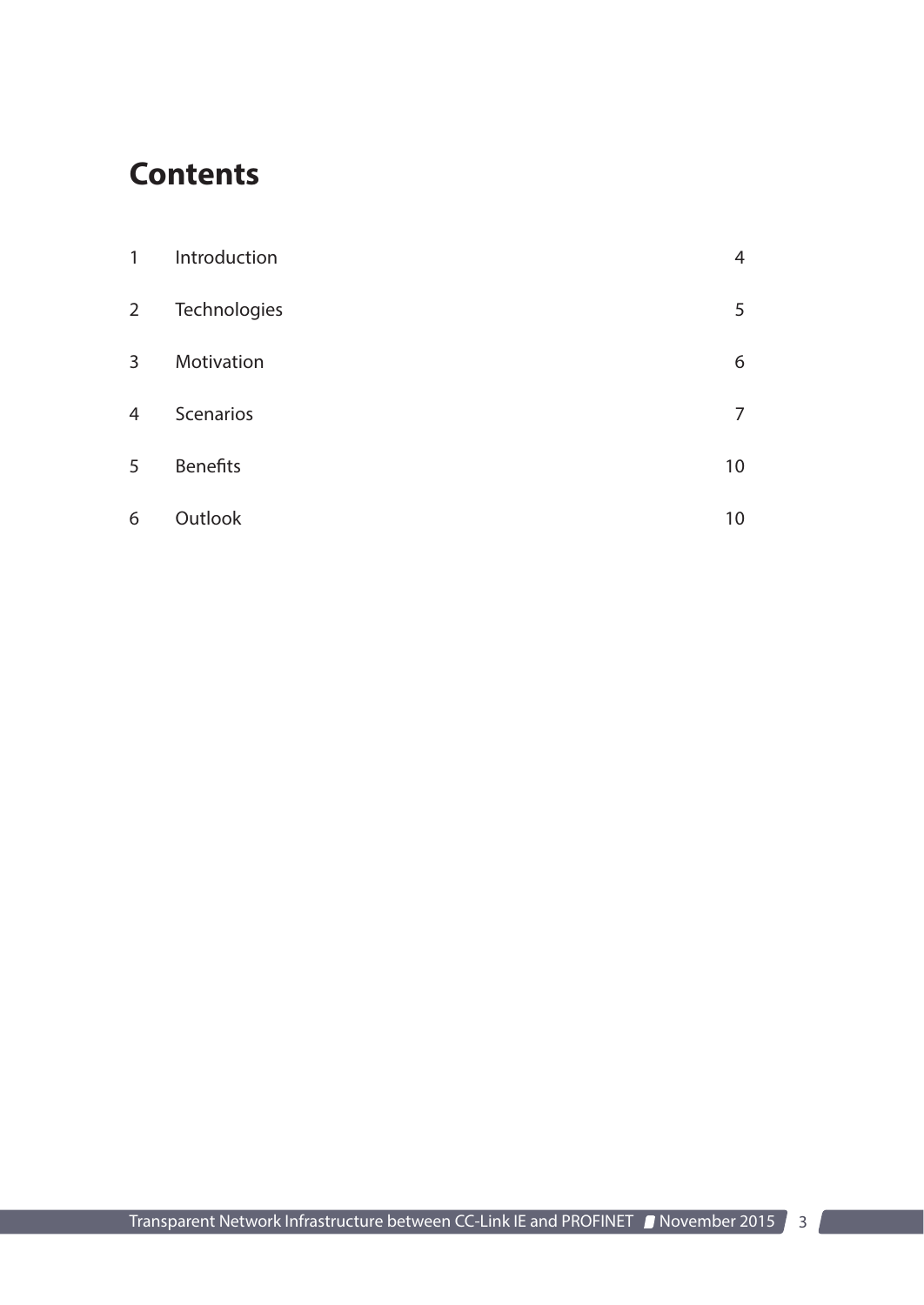## **1 Introduction**

#### **General information about CLPA and PI**

The CLPA (CC-Link Partner Association) and PI (PROFIBUS & PROFINET International) are announcing a close partnership. The objective of the partnership is to promote and broaden the use of open Industrial Ethernet based networks.

The CLPA is an international organization with over 2,400 member companies worldwide. The common goal is dissemination and development of the open CC-Link technologies. CC-Link IE (industrial Ethernet) and CC Link (fieldbus) are the largest open networks in Asia and are becoming increasingly important in Europe and America as well. The CLPA has multiple offices and conformance test centers throughout the world. These locations are working with many vendor partners to promote widespread use of CLPA technology. Together, they offer a wide range of services for support of CLPA members in the individual regions, such as promotion and product development. About 300 manufacturers now offer more than 1,400 certified products and the installed base has grown to almost 15 million devices globally.

The key network technology offered by CLPA is CC-Link IE, the world's first and only open gigabit Ethernet for automation. This is seen as being a key technology to address the need of the new "Industry 4.0" or "The IIoT" applications which demand maximum bandwidth for the real time sharing of large amounts of process data between machines, throughout factories and beyond.

PI (PROFIBUS & PROFINET International) is a worldwide operating automation community and responsible for PROFIBUS and PROFINET, the two leading industrial communication technologies in automation today. The common interest of PI's global network of vendors, developers, system integrators and end users is technical development and international promotion of these open fieldbus technologies. Currently, around 50 million PROFIBUS devices and 10 million PROFINET devices are installed worldwide. PI is supported by 26 regional associations (RPA). This global network shares a common interest in a larger installed base, further development, and application of PROFIBUS and PROFINET. Under the PI umbrella there are over 50 active working groups responsible for the development, standardization, and increased market presence of PROFIBUS and PROFINET. In addition, there is a global PI network of accredited Test Labs as well as Training and Competence Centers, which meet international quality standards.

PROFINET, the globally leading Industrial Ethernet standard, is the only Industrial Ethernet standard that offers full openness for TCP/IP traffic combined with deterministic real time behavior for motion control application. Especially with the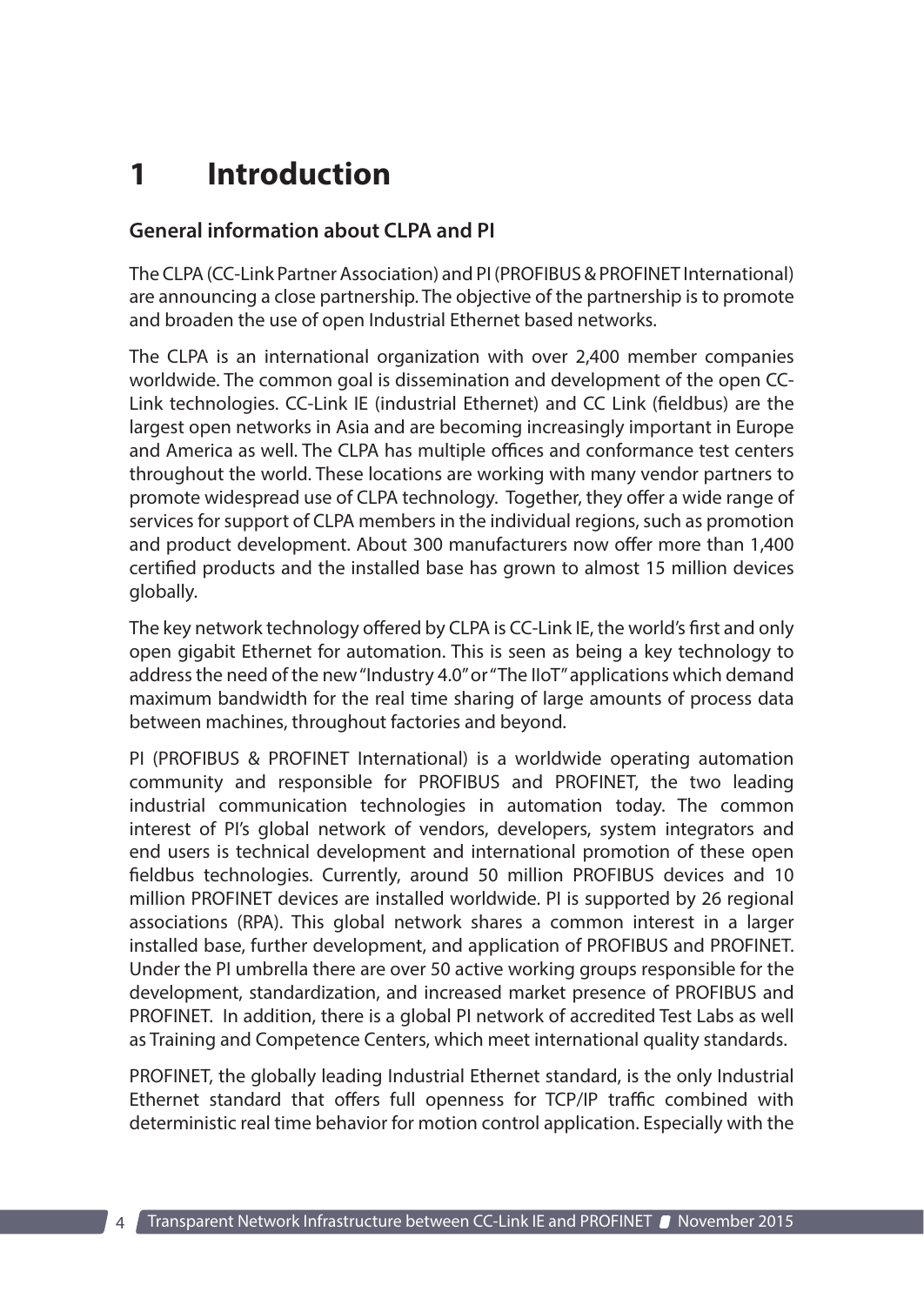broad range of profiles, such as PROFIsafe, PROFIenergy and PROFIdrive, it is well prepared to serve as a backbone for Industrie 4.0 and Industrial IoT.

#### **Shared values**

CLPA and PI follow similar principles. For example, both organizations have relied on the openness and unconditional reliability of their systems since their founding. As a result, users can always trust that compatible devices will reliably communicate with another independent of the manufacturer. In the case of CLPA, a worldwide network of conformance test centers guarantee that devices offer the performance required for interoperability. PI guarantees this with its global network of accredited Test Labs as well as Training and Competence Centers, which apply the same quality standards worldwide. Both organizations provide specifications free of charge to members, in which all required network parameters and device profiles are defined, in order to ensure interoperability at the application level.

### **2 Technologies**

Both organizations have very powerful technologies. CC-Link IE, as the only open gigabit Ethernet solution, offers high performance. The performance is fully deterministic and is maintained across the network regardless of device type. It also offers safety and motion control capabilities as well as I/O control, all on the same network cable.

The total bandwidth is divided between deterministic "cyclic" (synchronous) communication and "transient" (asynchronous) message communication. The cyclic communication band, intended for I/O control, is fixed and will not suffer from degraded performance even when large volumes of traceability and diagnostic data are transferred via transient communication.

CC-Link IE is complemented by the SLMP (Seamless Message Protocol) technology. The SLMP is a common protocol which allows devices to communicate seamlessly regardless of different types of networks or network layers.

CC-Link IE has built a strong following in high performance industries such as automotive and electronics industries. It is also regarded as being the fastest growing Industrial Ethernet protocol by independent market research.

For PROFINET, shorter I/O data cycle times are achieved just by upgrading fieldbus systems to PROFINET, due to the 100 Mbit and full duplex transmission. And thanks to dynamic frame packing and automatic fragmentation of TCP/IP data in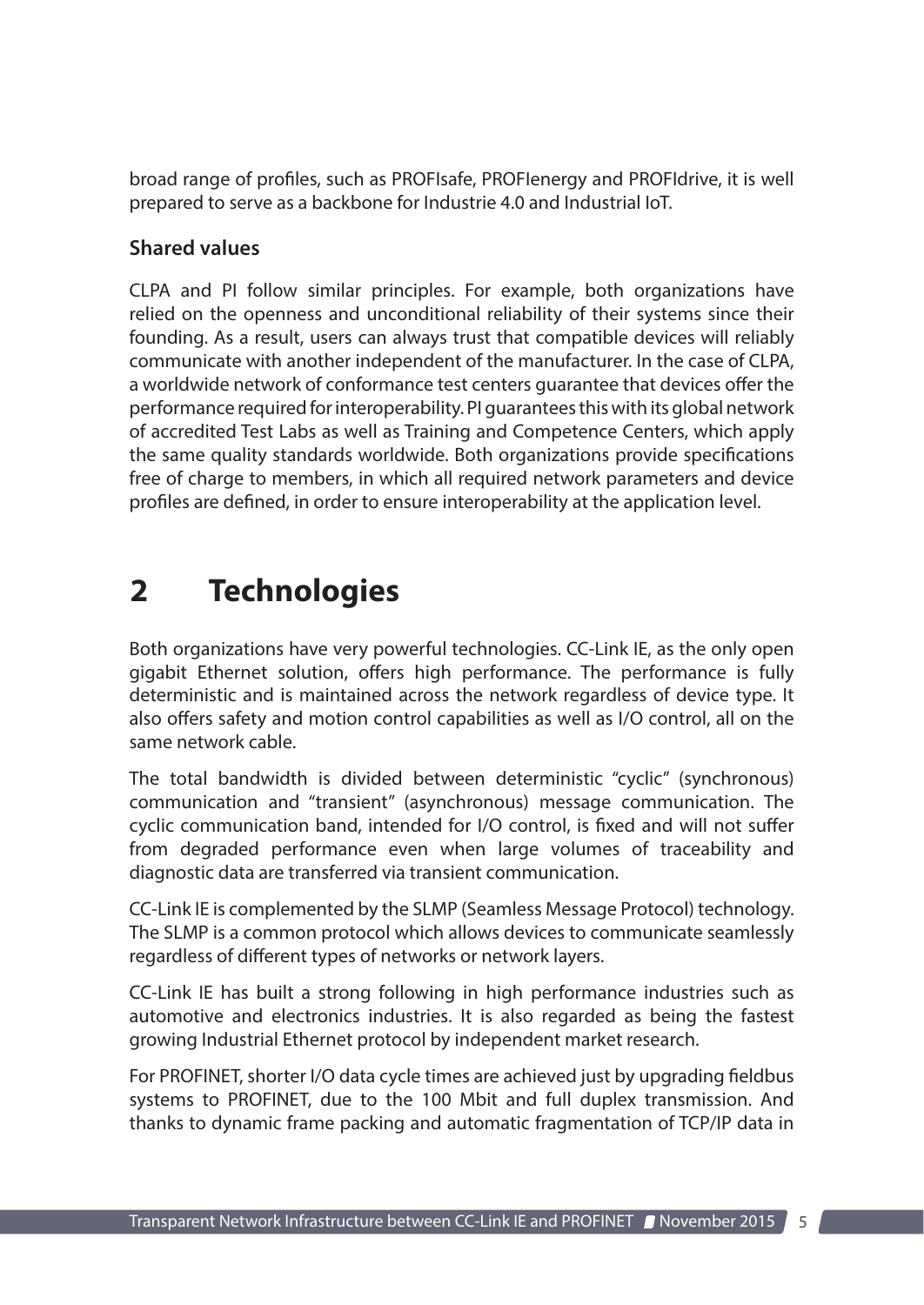PROFINET, update rates of 31.25 µs are possible with open TCP/IP communication. PROFINET scores across industries in all markets with large networks in automotive production, real-time communication in different machine types up to and including high-performance printing machines, and extremely high availability in process automation.

In spite of the high performance of their systems, both organizations are convinced that this alone will no longer be decisive in the future. To offer an effective solution in terms of productivity, quality, and availability, the total package must be right. In other words, additional criteria, in particular, must be met. Important in this regard is the integration of products and systems in plants that are being expanded or when solving an automation task. For this, devices and machines with other integrated interface standards are often necessary. Currently, this task can only be fulfilled by vendor-specific converters. Standardized gateways will simplify this for users.

### **3 Motivation**

### **Networks for the future**

Digital communication using a fieldbus or Industrial Ethernet is already widely used in modern production plants and is an important building block for increasing productivity. The demand for intelligent communication will continue to increase due to megatrends such as Industrie 4.0 and the IIoT (Industrial Internet of Things). The heterogeneous landscape of Industrial Ethernet standards that has existed for years, however, poses the above-outlined problem that devices and machines of different communication systems are in themselves unable to exchange data. Machine and plant manufacturers are therefore forced to equip their machines and plants with different networks. In addition, plant owners are limited in their selection of suitable machines. Manufacturer-specific transfer specifications and thus complicated converters are the consequence.

The success of Industrie 4.0 and the IIoT depends largely on smooth information flow within the production process and on whether a homogeneous or heterogeneous network exists that accommodates different standards. Systems can only perform optimally; however, when there is unhindered data flow in real-time. Given the frequently used heterogeneous networks of today, the availability of a solution for easy integration of various networks, such as CC-Link IE and PROFINET, improves such applications.

This significantly expanded openness beyond a communication standard's boundaries is an essential requirement for solving the challenges of the future. The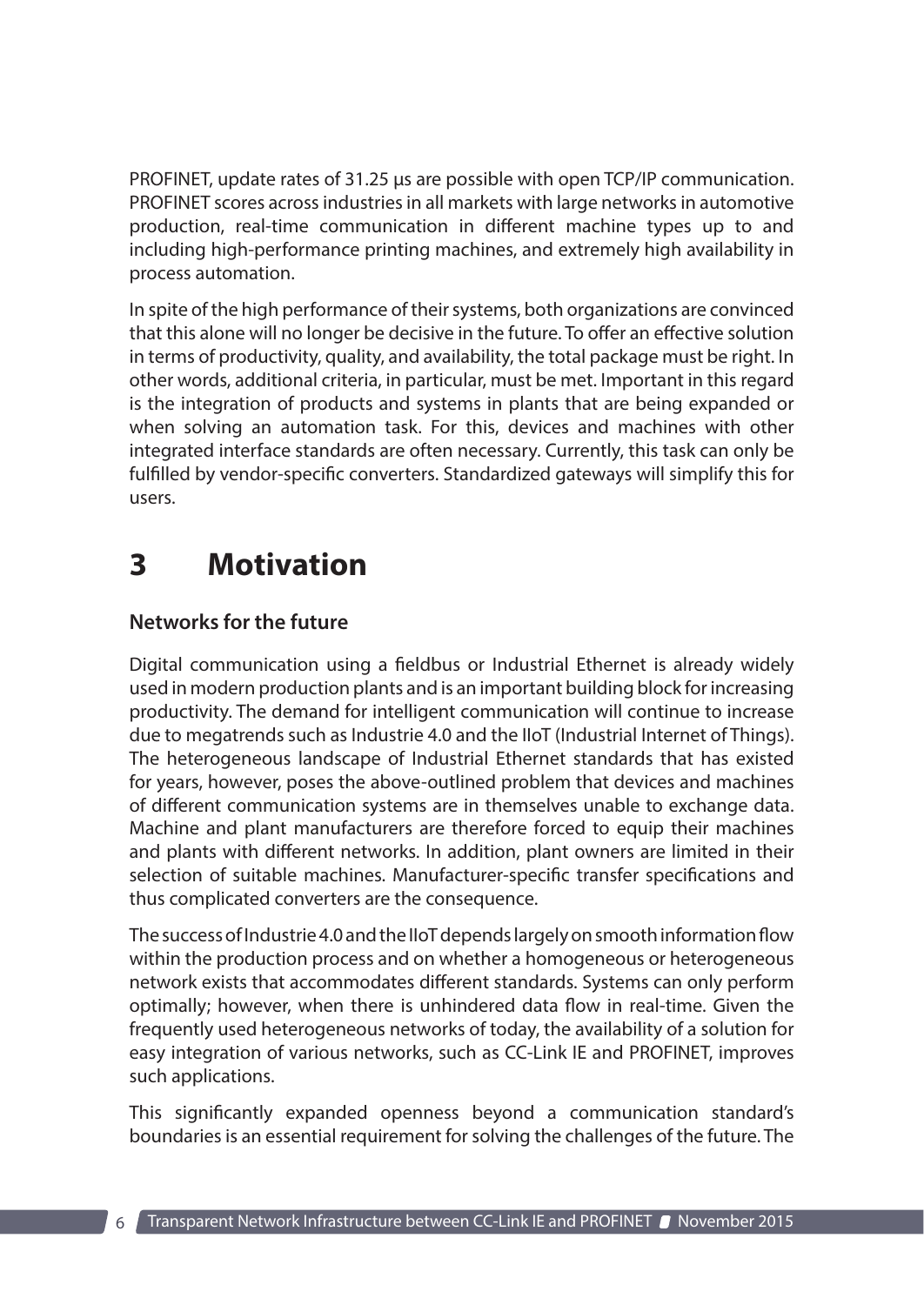close networking between (autonomous) automation components, machines and plants, and IT systems, which is required for Industrie 4.0 and the IIoT, can only function if standardization of cross-network communication becomes the focus of greater attention.

#### **Goals of the cooperation**

With their cooperation, CLPA and PI aim to make today's frequently required gateways between CC-Link IE and PROFINET networks possible in an easy transparent way through standardized interfaces. For users the benefits of the cooperation will be reflected in their day-to-day activities. When integrating machines and devices, users will no longer have to worry about how such gateways are to be arranged. Regardless of which network exists in an installation, in the future users can easily integrate both devices and components of CC-Link IE in PROFINET, and vice versa. Thanks to the partnership, device providers, machine manufacturers, and users can operate globally without having to worry about additional adaptations to their products, machines, and automation systems.

Users will additionally benefit from the fact that leading network organizations are undertaking harmonization between technologies and not individual companies. The sizable expertise of both organizations will benefit users. Difficulties arise, in particular, when advanced tasks such as diagnostics or integration of uncommon devices and components are involved. Because experts from both sides (CLPA and PI) are working on the standardization of this solution and various use cases, among other things, users will receive a solution from one source that covers all eventualities and even takes into consideration future requirements. At the same time, the solutions can be used for all machines and plants of a wide range of manufacturers.

### **4 Scenarios**

To implement this cooperation from a technical point of view, there are two standardized technical gateway solutions: coupler solution and link solution.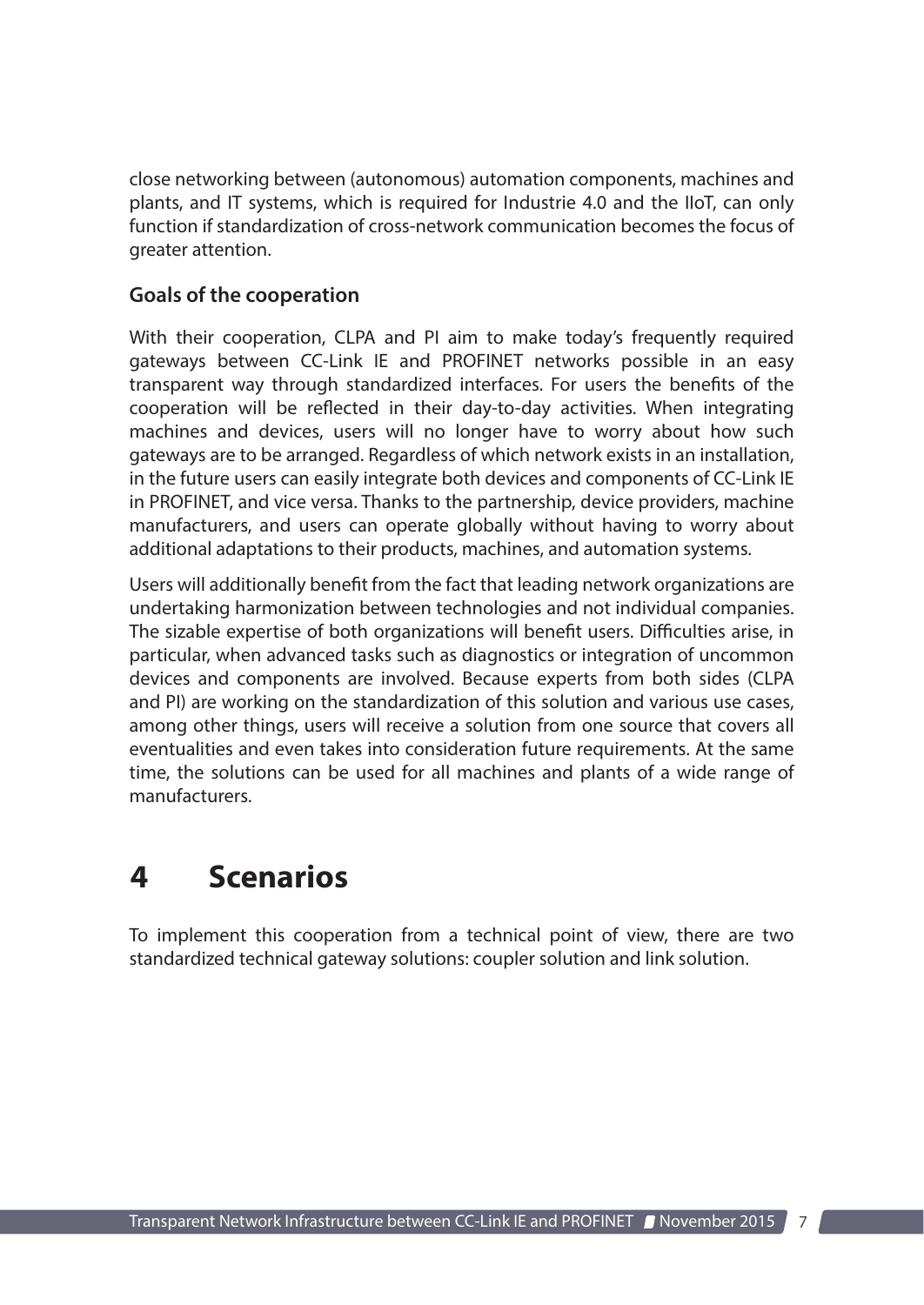#### **Coupler solution**

The coupler solution covers communication between machines or systems. For example, an Asian machine builder would like to sell their machine, including the controller that is equipped with CC-Link IE, to a user in Europe that operates a PROFINET network. Conversely, a European machine builder may wish to sell their machine, which includes a PROFINET controller, to a user in Asia that operates a CC-Link IE network. Previously, developers had to devote considerable effort during engineering and installation as well as certification and commissioning in order to design the interfaces in such a way that seamless communication was possible.

In the future, these two controllers will communicate without impediments so that such a machine can be connected to European/Asian systems without much effort. For this, the machine with one network will be connected to another network as a quasi-black box via a coupler like a conventional network component. Cyclic data exchange will function as usual. Machine or system data aggregation will be done by acyclic/SLMP methods. The configuration of this coupler, the basic engineering, the handling of device profiles (CSP+/GSDML), and the network management will be carried out as usual. No complicated data transmission will be needed for this.



Figure 1: System integrator can reduce time for engineering and testing by integrating machines using couplers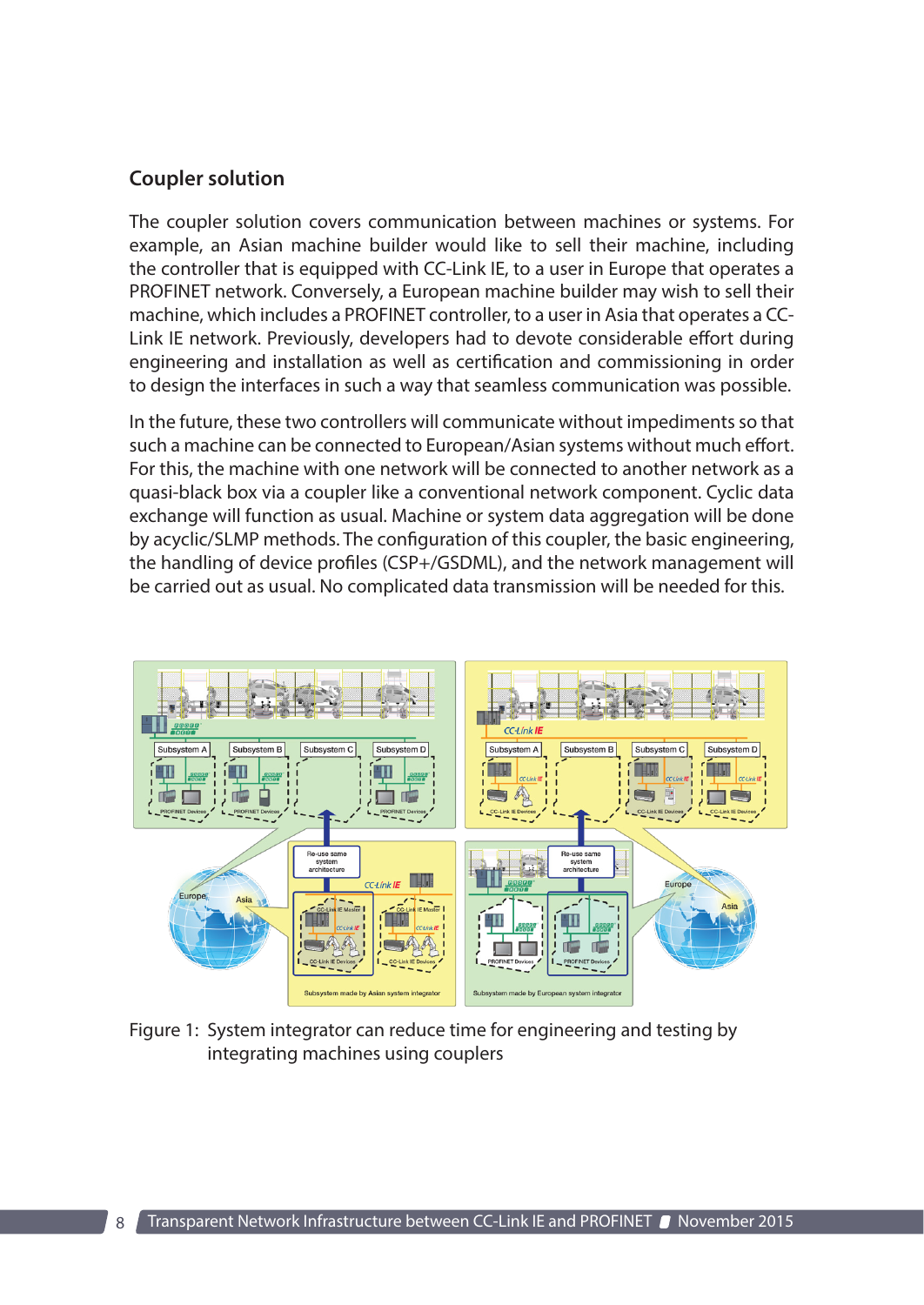#### **Link solution**

 A link solution will be available for easy integration of devices, such as a drive on one network that is to be connected to a controller on another network. In this case as well, users will be able to rely on seamless functioning of the cyclic data exchange. Device information will be collected by acyclic/SLMP methods. The configuration, the basic engineering, the handling of device profiles (CSP+/GSDML), and the network management will function as usual as will the addressing of devices. Subsequent device replacement will also be possible without problems. Network status and acyclic data will be displayed the same as previously. This solution will also function in the reverse case. While this solution is not yet suitable for motion control or safety applications, ideas for further development already exist here.



Figure 2: System integrator can select appropriate devices for their system by using a linking device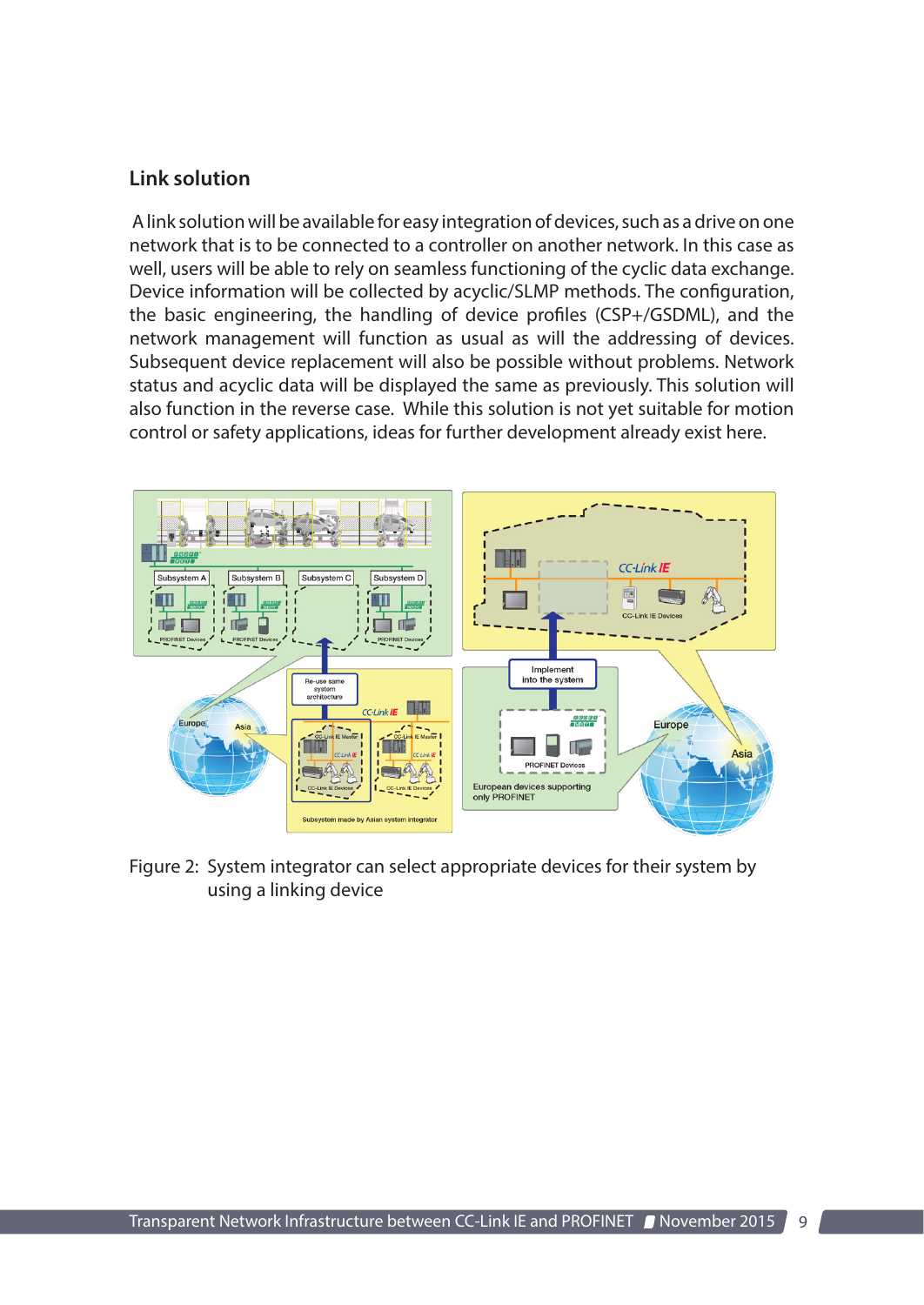## **5 Benefits**

#### **Benefits for users, manufacturers, and system integrators**

With these two solutions (coupler solution and link solution), it will become much easier to integrate machines of different systems into existing networks. In addition, users will have a greater selection. They can thus select from a large number of devices, systems and machines that are compatible with CC-Link IE and PROFINET. For users this means maximum freedom when designing their networks.

This simultaneously reduces expenses for engineering, development, commissioning, and subsequent maintenance of networks. This applies to users and manufacturers as well as to system integrators.

Through standardization of the interfaces and the fact that experts from both sides are working together to design these interfaces, future exchange of data between the systems, whether device or process information, will be even easier and better. This is of interest in particular if, in the context of networked production, detailed information about the plant must be made available faster and easier. The automation systems can easily exchange information about the machine status and product.

Users and manufacturers can thus expand their markets while still working with local standards. The partnership not only offers new prospects to controller manufacturers but also provides new opportunities for device manufacturers to generate new market shares. Entry into formerly 'foreign' markets will thus be significantly expanded. System integrators will also benefit from reduced costs in development, as well maintenance departments.

### **6 Outlook**

#### **Timeline**

The collaboration was presented at SPS IPC Drives 2015 in Nuremberg. As a followup to that, a joint working group is working on the technical specifications of these solutions. When work on the specification is complete, it will be available to members of both organizations for implementation. Significant work on this specification is intended to be complete by SPC IPC Drives 2016, so that joint projects can be implemented starting from 2017.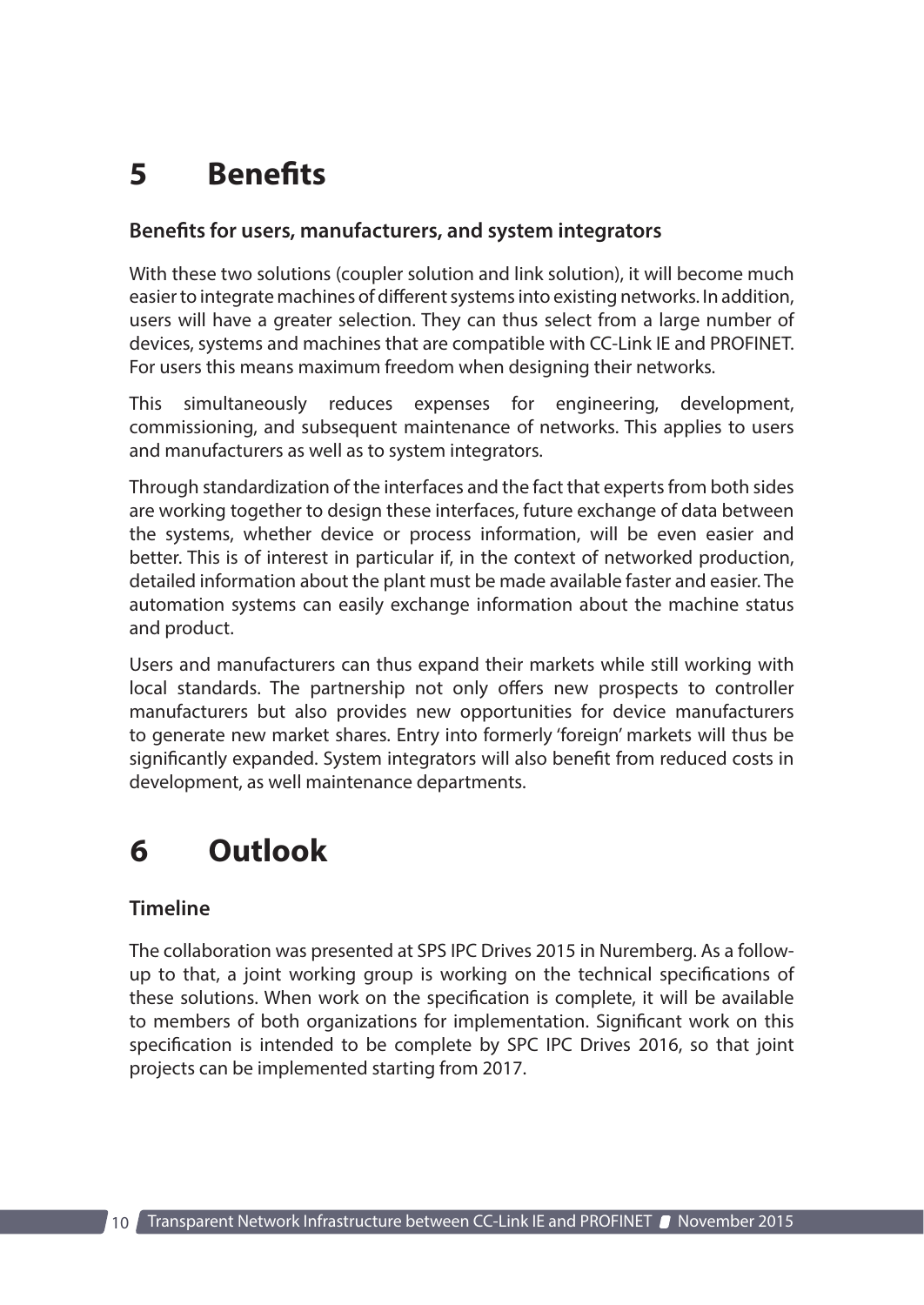**Space for Notes**